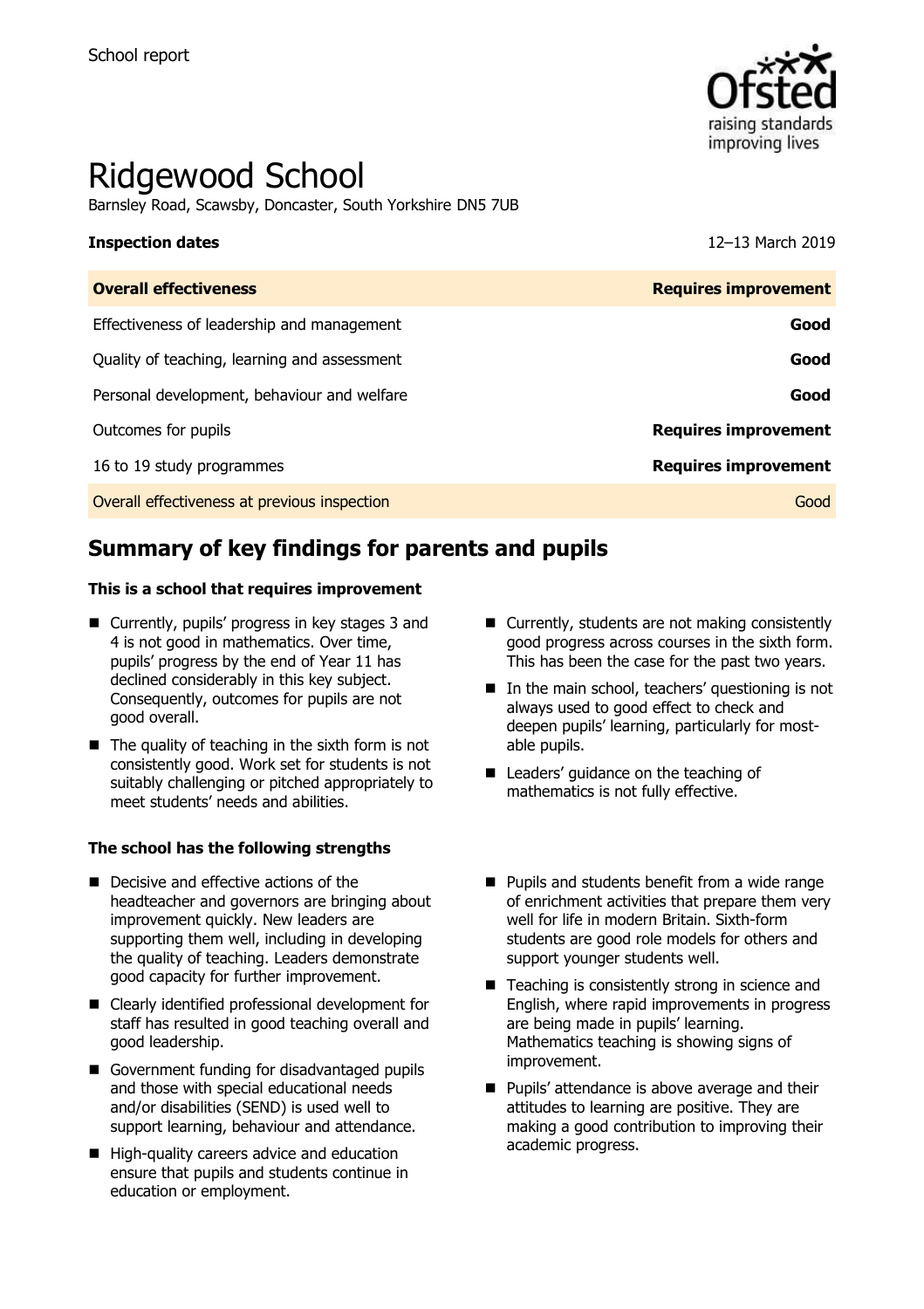

# **Full report**

### **What does the school need to do to improve further?**

- Improve pupils' progress in mathematics so that it is consistently good across key stages 3 and 4.
- Improve the effectiveness of the sixth-form provision so that students' progress is consistently good across courses by ensuring that teachers:
	- plan work that is suitably challenging and pitched appropriately to students' needs and abilities
	- use assessment skilfully to intervene and support students to make good progress.
- Further improve the quality of teaching in the main school, by ensuring that:
	- work set is consistently challenging for pupils to meet their needs and abilities, especially in mathematics
	- skilful questioning is used consistently well to check and deepen pupils' learning, especially for the most able.
- Further increase the impact of leadership and management by ensuring that the teaching of mathematics and guidance given to staff accelerate pupils' progress so that outcomes are at least good.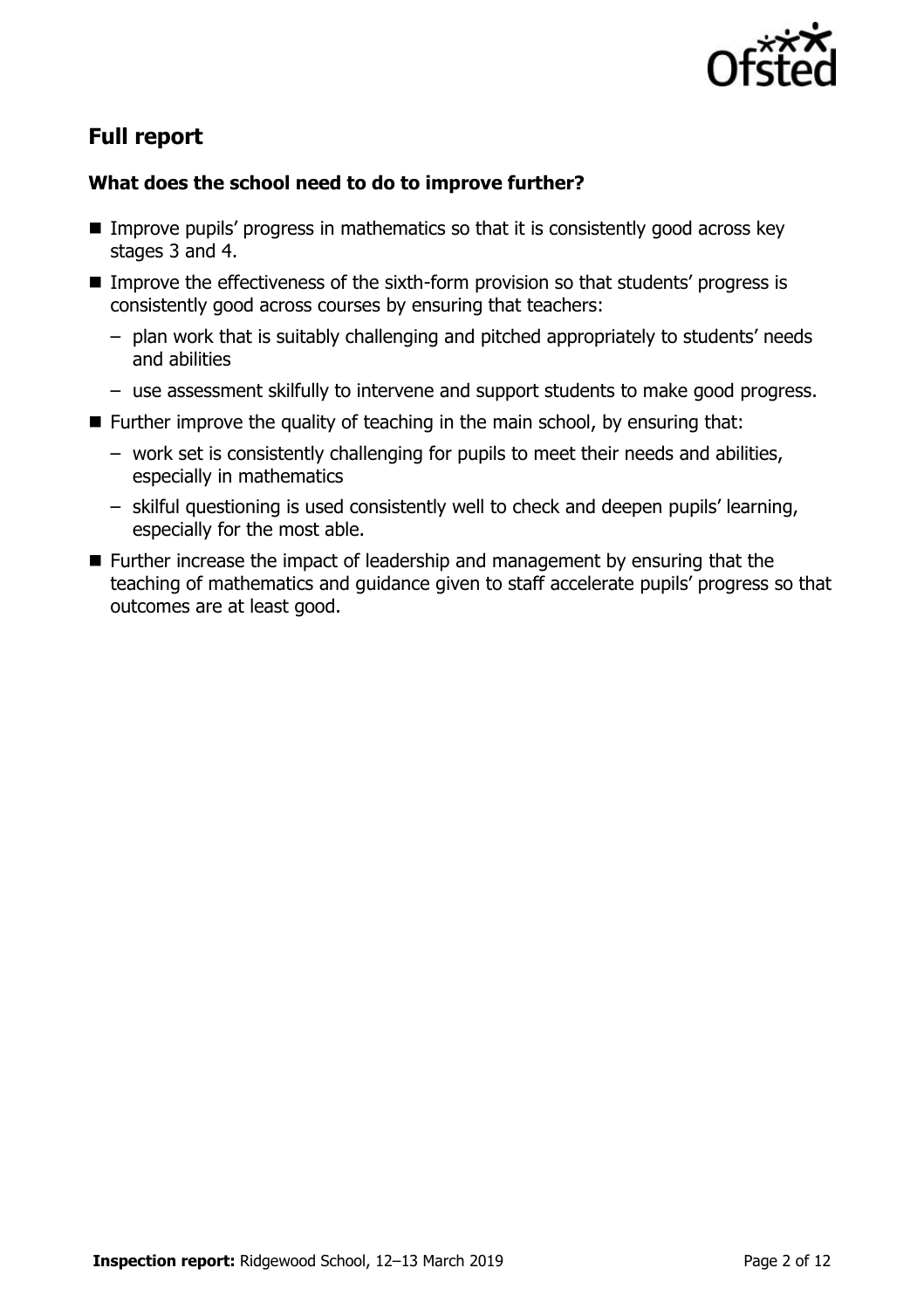

# **Inspection judgements**

#### **Effectiveness of leadership and management Good**

- The headteacher and governors have taken decisive and successful action to strengthen the quality of teaching to make sure that it is good overall. They have used astute support and professional development to strengthen teaching and this has had the desired effect to ensure that teaching is good. Where further improvements are required, additional support is provided and is having a positive effect in improving learning.
- The headteacher and governors used a range of recruitment strategies to appoint some very effective staff, including middle leaders, who are making a positive contribution to good leadership. Middle leaders are playing their part in improvements across the school and in their subjects.
- Subject leaders know their departments well and regularly check the quality of teaching, using a wide range of information. Along with senior leaders, they provide coaching support to staff and opportunities for staff to work with skilled practitioners. The impact of their work is improving pupils' outcomes and contributing well to good teaching overall. In mathematics, guidance for staff has helped to bring about improvement but has not led to consistently strong progress. Senior leaders are working closely with the subject leaders of mathematics to improve the quality of teaching and accelerate pupils' progress in this subject. Staff and middle leaders appreciate the professional development provided for them.
- Teachers who have recently entered the profession receive structured programmes of training which are helping them to make a positive impact on improving the school. They said that training in behaviour management has been exceptionally helpful in preparing pupils for learning. Leadership of behaviour is good. Leaders have established secure routines that are engaging both boys and girls well in their learning and ensuring good behaviours around school.
- The headteacher is passionate about enriching the experiences and self-esteem of all pupils. The additional government funding for disadvantaged pupils is used very well to provide enrichment activities and motivate these pupils well. Consequently, the attendance of these pupils is good and there is clear evidence that they are learning and progressing well. There is clear evidence that the Year 7 catch-up funding is well spent.
- Extra funding for pupils with SEND is well spent. The new SEND coordinator has brought about very positive changes. She has worked alongside practitioners from a local special school to provide very effective professional development to meet pupils' complex needs. She has improved communication with parents and carers and made sure that pupils receive the external support they need to succeed.
- There is a wide range of subjects studied by pupils and high-quality leadership for careers advice and guidance. Leaders review the curriculum to meet the needs of a range of abilities of pupils. Leaders have revised schemes of work to meet the more challenging examinations at the end of Year 11 and established on-site alternative provision for a very small number of pupils who find it hard to engage in mainstream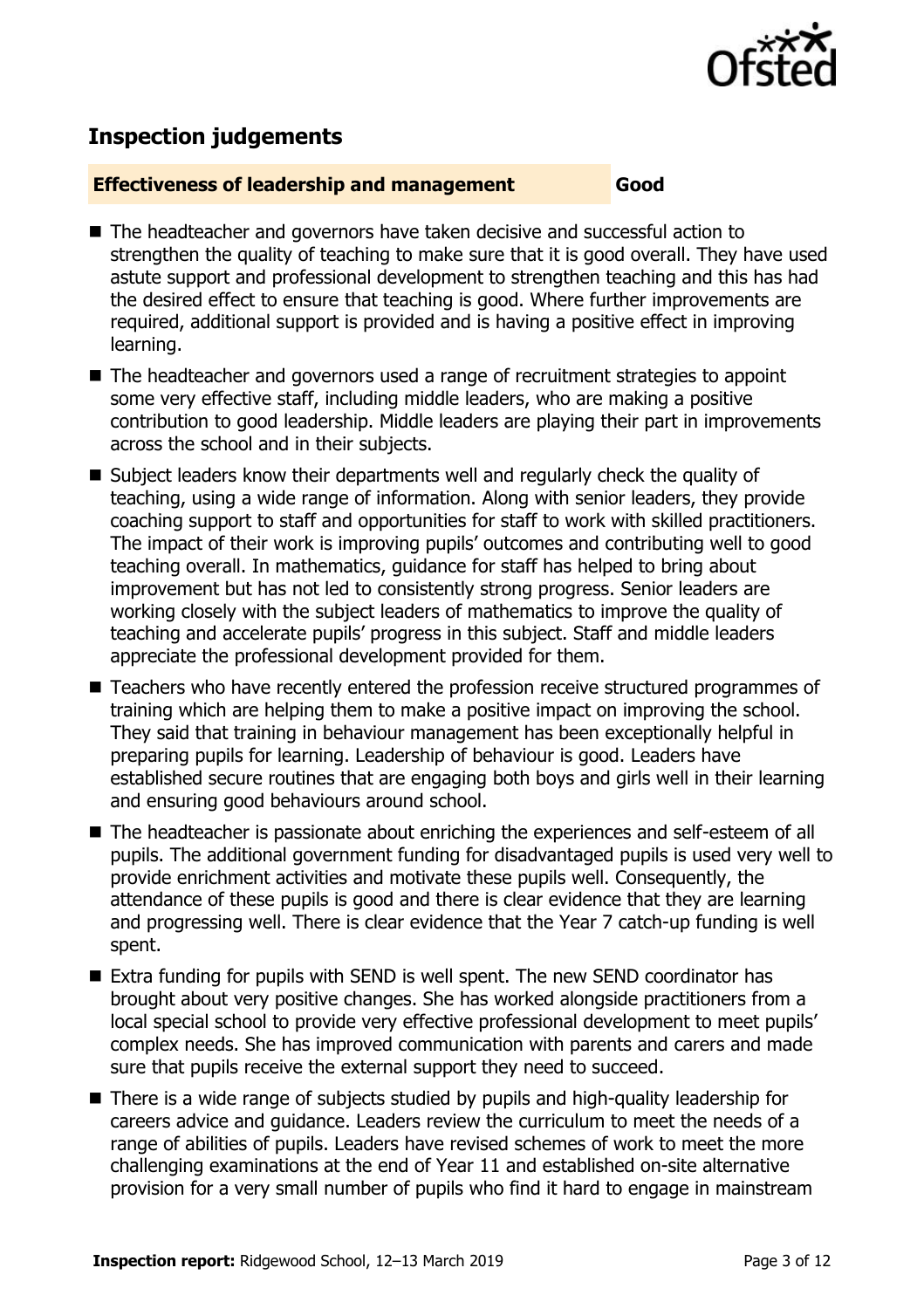

classes. This is working well. There is a wide range of extra provision such as the Duke of Edinburgh's Award scheme, trips and visits and musical enrichment that all contribute to pupils' spiritual, moral, social and cultural development. The curriculum engages pupils well in lessons and ensures that they know what it means to be a good citizen.

- Leaders are aware of the government's ambition for the proportion of pupils taking the English Baccalaureate. The proportion of pupils taking four out of the five subject areas is well above average. Currently, the proportion taking all five subject areas is well below average because only a small proportion takes a language. The school has plans to increase this in the coming year.
- **E** Effective leadership in the sixth form has a very clear understanding of the quality of the provision. In a short period of time, improvements are clearly evident in the sixth form. Changes made have yet to reflect in consistently good teaching and outcomes.

#### **Governance of the school**

- Governors are ambitious for the pupils and make a good contribution to leadership of the school. This year, new governors have increased their challenge to leaders, holding them to account for the performance of the school. Governors have a detailed understanding of the school's performance and have supported leaders well, recruiting staff and reorganising leadership to give it greater capacity for further improvement. They have audited their skills and improved their effectiveness by engaging in training. They hold other leaders to account and have external validation of the school to ensure that they have independent views of work in the school.
- Governors have a good working knowledge of the school. They have a wide range of expertise, some in education, that gives them a clear picture of how the school is improving. Governors know that the funding for disadvantaged pupils and the Year 7 catch-up funding are spent effectively. They know how funding for pupils with SEND is spent and receive reports on how the needs of these pupils are being met.

### **Safeguarding**

- The arrangements for safeguarding are effective.
- Leaders ensure that pupils, including those at off-site provision, are safe and protected from harm. There is a clear ethos across the school that sets the safeguarding of pupils as a high priority. This year, new leaders introduced computer systems for recording and storing information. Safeguarding records are of high quality and clearly indicate the school's commitment to keep all pupils safe.
- Child protection training for staff and governors means that they are knowledgeable and up to date in terms of the most recent guidance and legislation. Staff are vigilant and know what to do should they have any concerns about pupils' welfare. The school works appropriately with external agencies, engages with parents well and makes sure that safeguarding matters are followed up.
- Governors make sure that all adults on the school site are checked to confirm that they are fit to work with pupils. The school's central register of these checks is well kept.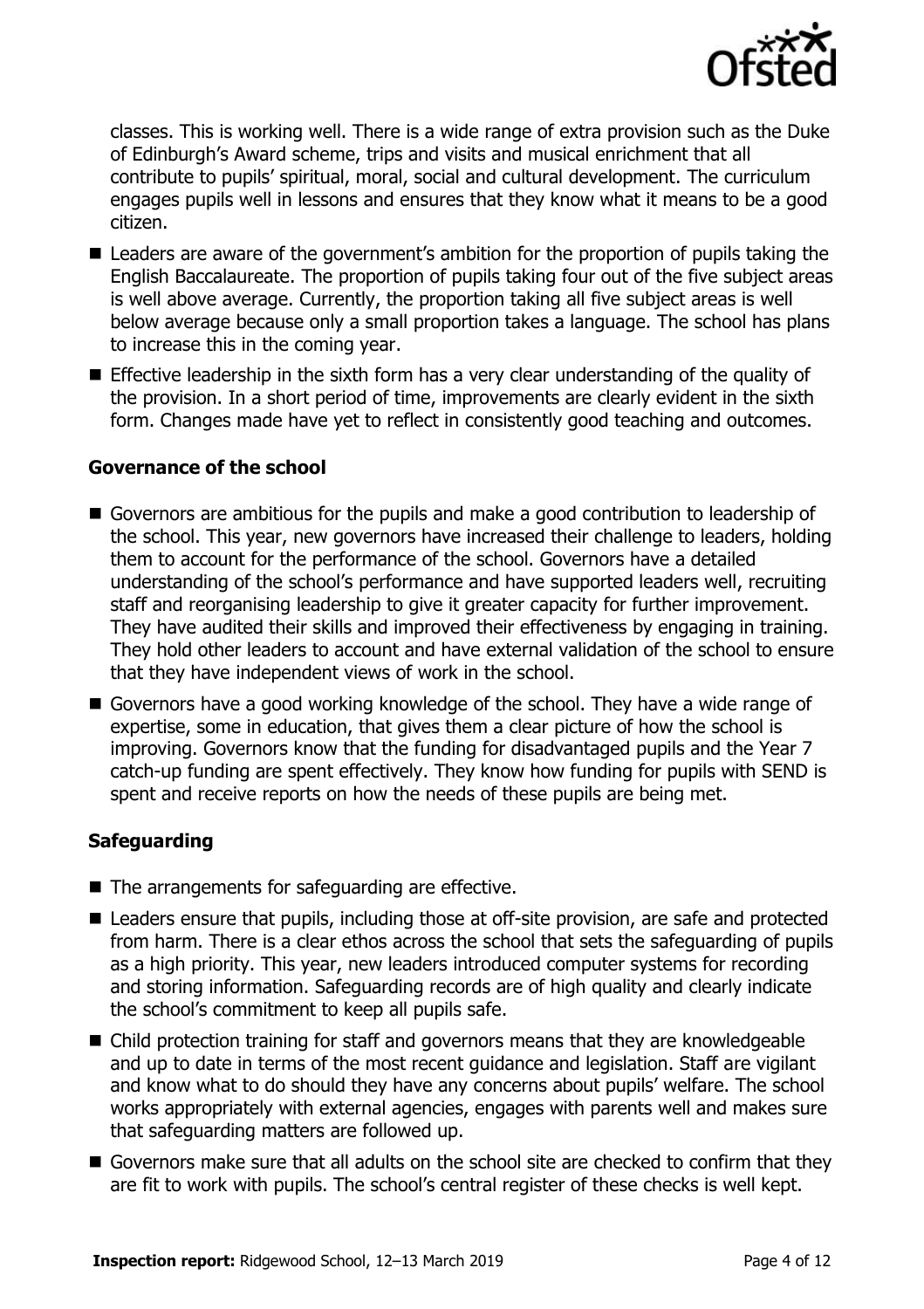

### **Quality of teaching, learning and assessment Good**

- Leaders have focused strongly on developing the quality of teaching, providing very effective training for staff. A relentless focus on recruiting skilled teachers and leaders has strengthened the quality of teaching so that it is now good overall in the main school and improving in the sixth form.
- Teachers make sure that pupils use the time in lessons effectively. Both girls and boys focus well on their work and are keen to complete tasks to a good standard. Lessons flow smoothly because pupils are interested in the work set for them and relationships between pupils and staff are good.
- Teachers use their good subject knowledge to question pupils skilfully. Pupils are keen to answer and are given sufficient time to answer at length. When necessary, teachers ask supplementary questions to probe pupils' depth of understanding and correct any misconceptions pupils might have. Occasionally, questioning is not challenging the most able pupils to think deeply about what is being learned and opportunities are missed to further consolidate pupils' understanding.
- Overall, in key stages 3 and 4, work is well planned and sustains pupils' interests. Teachers' expectations are usually high, and appropriately challenging work is set for pupils. This is leading to some quick progress for pupils in comparison to previous years and is increasing standards. Teachers are focusing well on providing challenging work. However, there are times when the pitch of work is not adjusted well, for example in some aspects of mathematics and some other subjects, and pupils' progress is not quick.
- Inspectors analysed current pupils' work in key stages 3 and 4 and noted that, across a wide range of subjects, the quality of teaching is strengthening pupils' progress. Work analysis showed that in mathematics, there are examples of some strong gains for pupils and some challenging work, but, although improving, this is not consistent. Some rapid gains in progress were noted particularly in English and science, where progress in the past had not been good. Also, good assessment and challenging work were noted in history and geography and were also seen by inspectors in other subjects.
- Teachers assess pupils' work in class and provide good advice, as their subject knowledge is strong. Pupils are keen to share their learning, cooperate well together and are committed to improving the quality of their work. Presentation of work is good.
- $\blacksquare$  In the main school, variations in the quality of teaching are being smoothed out more quickly across subjects than in the sixth form. Consequently, teaching in the main school is good, while requiring improvement in the sixth form.

### **Personal development, behaviour and welfare Good**

### **Personal development and welfare**

- The school's work to promote pupils' personal development and welfare is good.
- **Pupils have positive attitudes to their learning. They take opportunities to respond and** improve their work and usually listen well in class. Work is usually presented well.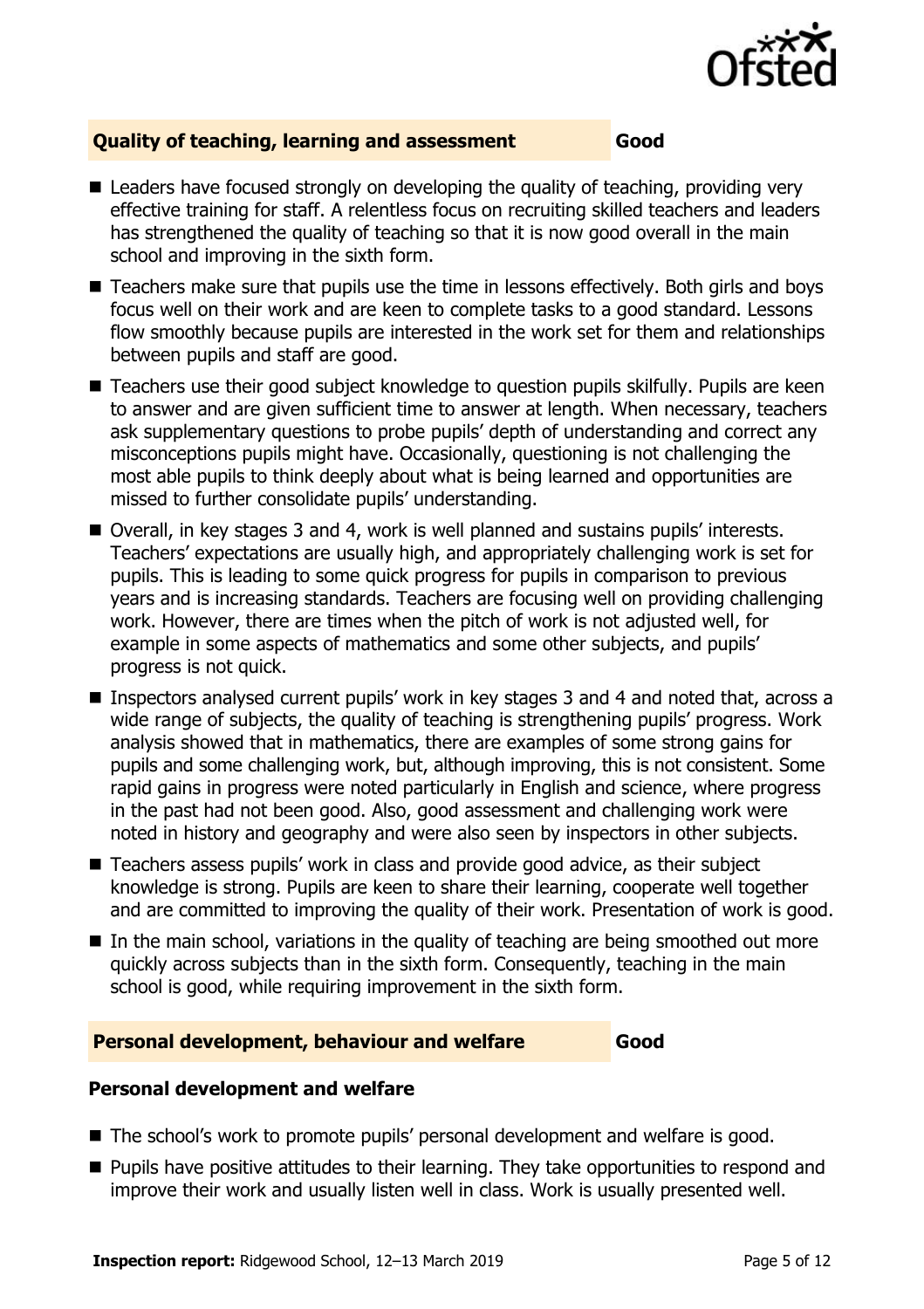

- **Pupils show respect to each other and to the adults they work with. They are proud of** their school and are smart in their appearance. Generally, pupils take pride in their work and presentation is of a high standard.
- **Pupils'** health and emotional well-being are focused on well by the school. Pupils are clear that should they have worries or concerns, the school counsellor and other staff will support them appropriately.
- Careers education, advice and guidance are given to all pupils in school. The world of work is promoted through 'drop-down days', assemblies and in timetabled sessions. Leaders provide additional support for identified groups of pupils and students to make sure that their career aspirations are raised. There are good links with local universities and businesses as well as independent careers advice. As a result of high-quality careers work, all pupils and students leaving the school in 2018 went into education or employment with training.
- Character education lessons and personal, social and health education provide good opportunities for pupils to learn about keeping safe. Also, they give pupils a very clear understanding of what it means to be a good citizen in modern Britain.
- Pupils say that they are safe and bullying occurs infrequently. Pupils said, 'it does happen sometimes and is dealt with effectively.' Pupils are clear that they should report any bullying to staff and can, if they wish, report it to the safeguarding team. Pupils know how to stay safe when using the internet and have regular reminders in lessons, as well as visitors such as the local police officer.
- Leaders have established good links with off-site providers to make sure that pupils are safe, behave well and benefit from the provision.
- Most parents and the vast majority of staff are confident that pupils are safe in school. For more vulnerable pupils, the school has effective systems in place to ensure that they are kept safe.

### **Behaviour**

- The behaviour of pupils is good.
- The school's behaviour and rewards code is well established across the school and usually applied consistently by staff. Most pupils have achieved rewards because they exhibited positive behaviours in class and around school.
- **Pupils move quickly to their lessons, and the few who might be lingering are quickly** spotted by staff and move on quickly.
- Staff working in the behaviour team are well respected by pupils. Staff are vigilant in checking on those pupils who are not attending school and communicate well with parents. Consequently, attendance is above average and the proportion of pupils often absent from school is below average.
- There is a small proportion of pupils who infringe the school rules regularly and are excluded from school. The proportion of pupils excluded from school has been reducing over time because of the effective work of the behaviour team.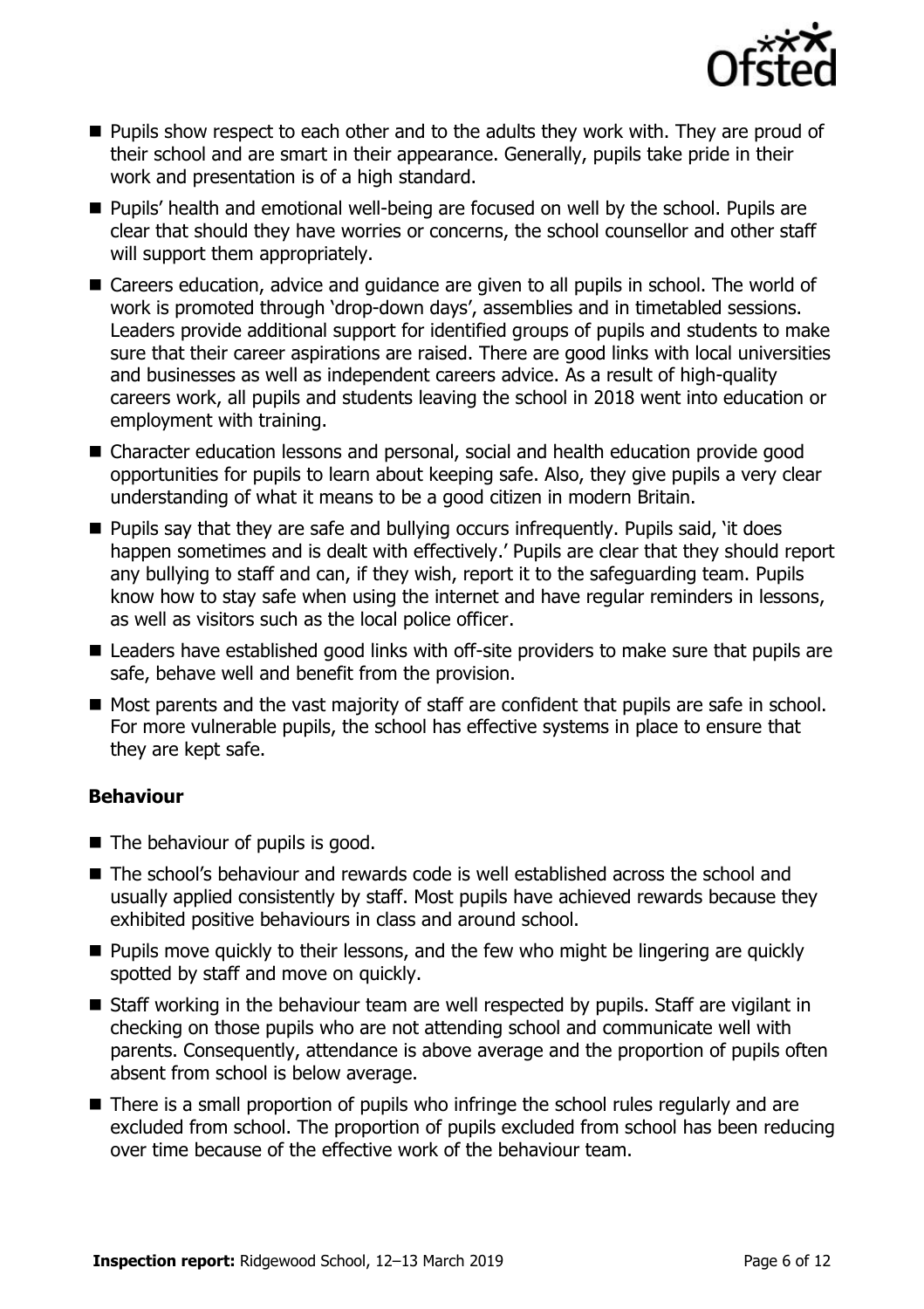

### **Outcomes for pupils Requires improvement**

- Over the past three years, pupils' progress in mathematics has slipped from average to substantially below average. While pupils' progress is currently improving across a range of subjects, it is not quick enough in mathematics for pupils to attain well from their above-average starting points. Currently, progress in mathematics is not good. Consequently, outcomes for pupils require improvement.
- $\blacksquare$  Published information shows that for pupils leaving Year 11 in the past two vears, overall progress has been below average. From standards that were well above average at the beginning of key stage 3, pupils left the school with broadly average standards. Staffing issues in English, mathematics and science impacted on pupils' progress in these subjects, with boys making slower progress than girls. However, during the past year, progress improved well in subjects chosen by pupils in the open element of the curriculum.
- The recent appointment of new leaders and more consistent staffing, including new staff, are bringing about improvements for both boys and girls currently in the school. In the past, boys made much less progress than girls across subjects, but work analysis shows no significant differences and standards increasing for both boys and girls.
- Inspection evidence from pupils' work shows quick improvements occurring in English and science but less marked improvements in mathematics. Some good progress was noted in history, religious education, design technology and other subjects. However, the rate of improvement in mathematics is not quick enough, as pupils are not challenged consistently well enough by the work set for them.
- The overall progress of disadvantaged pupils improved considerably from 2017 to 2018 and differences in attainment for these pupils diminished in comparison to others nationally. They attained especially well in subjects in the open element. Improved attitudes to learning and improved attendance are making a good contribution to the improving progress of these pupils. School information indicates that progress for these pupils continues to improve.
- Currently, the progress of pupils with SEND is improving and is closer to average than in the past. The complex needs of some of this group of pupils are much better identified by leaders and there is good support to help them engage in learning. When checking the work of these pupils, inspectors noted good gains in history, geography and art, along with good progress in English and vocational subjects.
- Pupils eligible for Year 7 catch-up funding are given additional literacy and numeracy sessions and a curriculum that is focused on literacy and numeracy. Pupils made positive gains in 2018 especially in reading and mathematics. Inspectors listened to some of these pupils reading and confirmed that good gains were being made in reading.

#### **16 to 19 study programmes Requires improvement**

■ Over the past two years, students' progress in academic courses has been below average. Progress in applied courses has varied from above average in 2017 to average in 2018. Current students are beginning to make better progress than in the previous years, but it is inconsistent across subjects.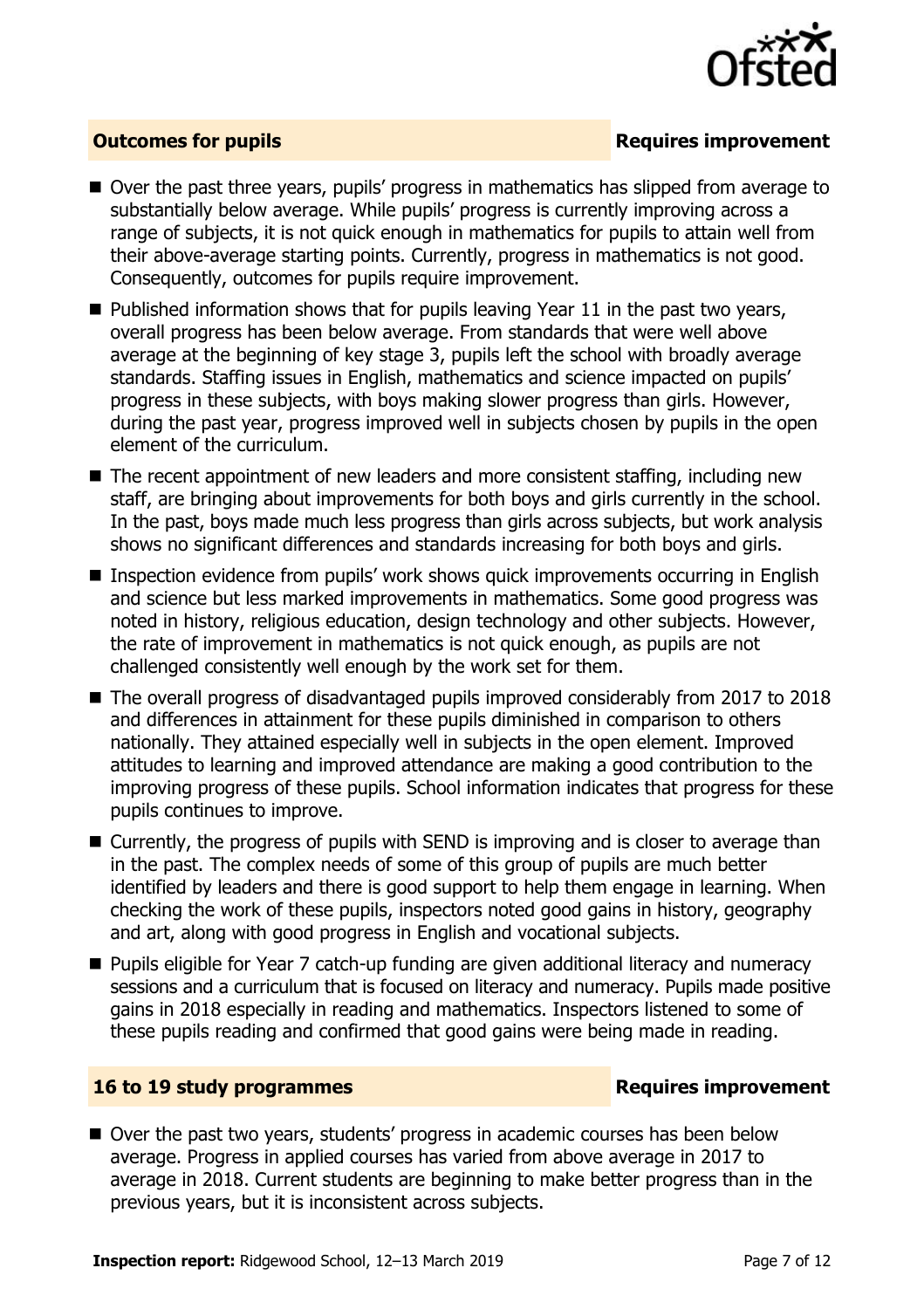

- $\blacksquare$  The quality of teaching is improving in the sixth form but still requires further improvement to be good. Teaching does not promote consistently good progress across courses and subjects, particularly for the most able students.
- New leadership has recognised that students' progress has been too variable over the past two years and consistently good progress is not being made from their starting points.
- Leaders have organised professional development to support teachers in planning work to challenge students effectively and increase rates of progress. There are signs of improving challenge for students, although this remains inconsistent across subjects. Teachers' assessment of students' learning is variable. Some students are not being given the precise support and interventions they need to help them make good progress.
- New leadership is ambitious for students and has a clear view of the priorities for improvement in the sixth form. Good leadership has set the sixth form on the right track for improvement. Improvements in progress are occurring, particularly in Year 12, but the quality of teaching is inconsistent across subjects.
- Strong, impartial careers advice helps students to choose appropriate courses for their sixth-form study. As a result, retention in the sixth form has started to improve. There are very strong links with universities, employers and apprenticeship providers. Work with high-quality companies supports students, increasing their aspirations. Almost three quarters of students go to university and others go to successful apprenticeships after leaving the sixth form.
- $\blacksquare$  There are few students who enter the sixth form without a GCSE grade 4 in English and/or mathematics. These students make better than average progress in these subjects and attain well.
- Students benefit from an excellent internship programme and a wide range of enrichment activities, some that develop good employability skills. Students are very involved in the life of the main school. They contribute well by mentoring younger pupils and being good role models.
- Students receive excellent preparation for life in modern Britain and know how to keep themselves safe. The 'Living in the Wider World' programme, visits and presentations from the police and members of the National Health Service support students' good understanding of how to stay safe.
- $\blacksquare$  Students are very positive about their experiences in the sixth form and are very complimentary about how they are supported and cared for. Behaviour is excellent and students are proud to be members of the sixth form.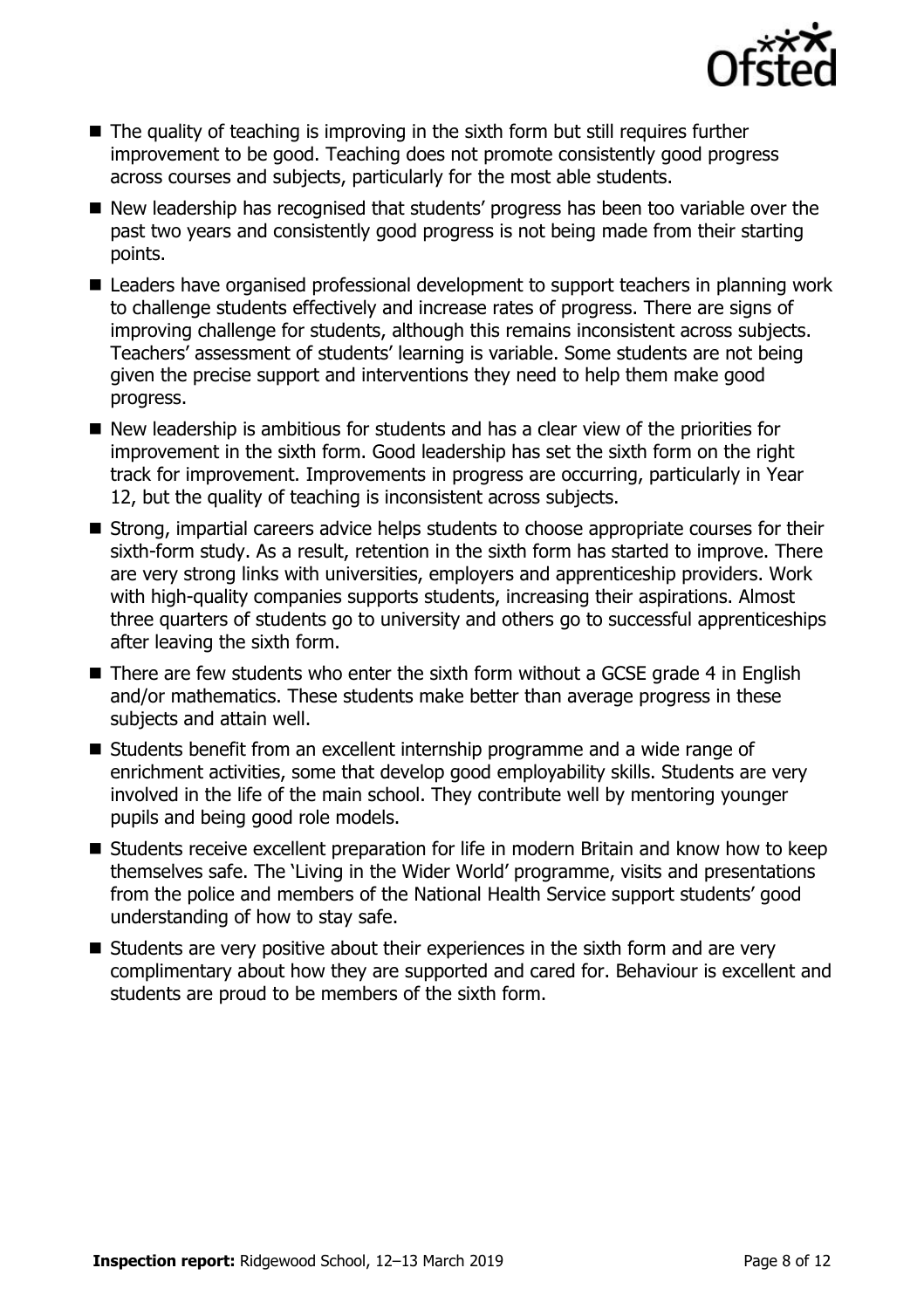

# **School details**

| Unique reference number  | 137603    |
|--------------------------|-----------|
| Local authority          | Doncaster |
| <b>Inspection number</b> | 10059095  |

This inspection of the school was carried out under section 5 of the Education Act 2005.

| Type of school                                           | Secondary comprehensive                 |
|----------------------------------------------------------|-----------------------------------------|
| School category                                          | Academy converter                       |
| Age range of pupils                                      | 11 to 19                                |
| Gender of pupils                                         | Mixed                                   |
| Gender of pupils in 16 to 19 study<br>programmes         | Mixed                                   |
| Number of pupils on the school roll                      | 1,376                                   |
| Of which, number on roll in 16 to 19 study<br>programmes | 205                                     |
| Appropriate authority                                    | The governing body                      |
| Chair                                                    | Stuart Cousins; David Grace (Co-chairs) |
| Headteacher                                              | Maggie Dunn                             |
| Telephone number                                         | 01302 783939                            |
| <b>Website</b>                                           | www.ridgewoodschool.co.uk               |
| Email address                                            | admin1@ridgewoodschool.co.uk            |
| Date of previous inspection                              | 21 October 2015                         |

### **Information about this school**

- The school is much larger than the average-sized secondary school.
- The proportion of disadvantaged pupils supported through the pupil premium is below average. One in six pupils are disadvantaged.
- The vast majority of pupils are White British. Exceptionally few pupils speak English as an additional language.
- The proportion of pupils with support for SEND is broadly average.
- The proportion of pupils with an education, health and care plan is average.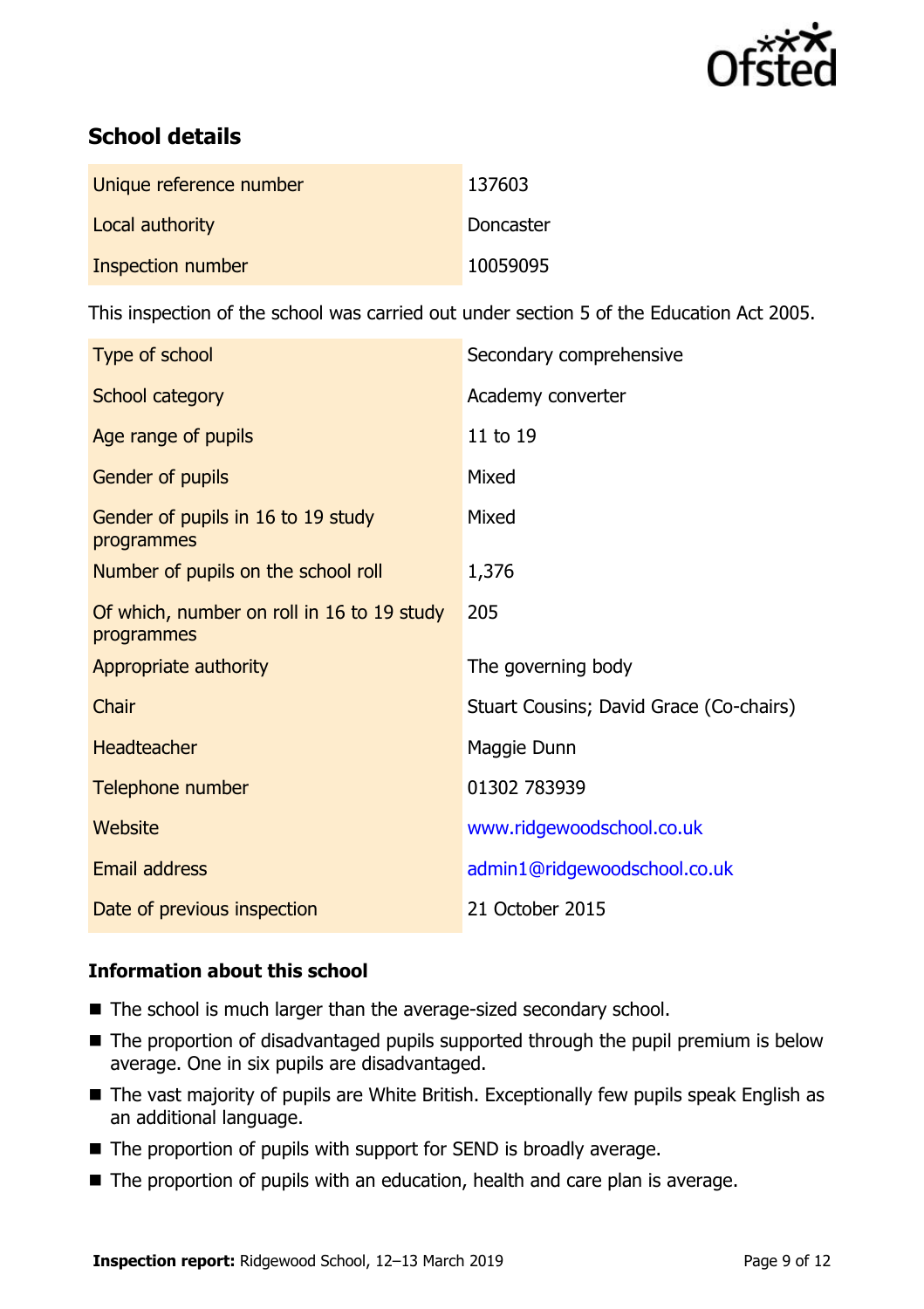

■ The school uses five off-site providers for an exceptionally small number of pupils, mainly Year 10 and 11 pupils. They are Central Learning Centre, Maple Medical Centre, Dearne-Valley PDC, Levett Upper School PRU and St Wilfrid's Academy PRU.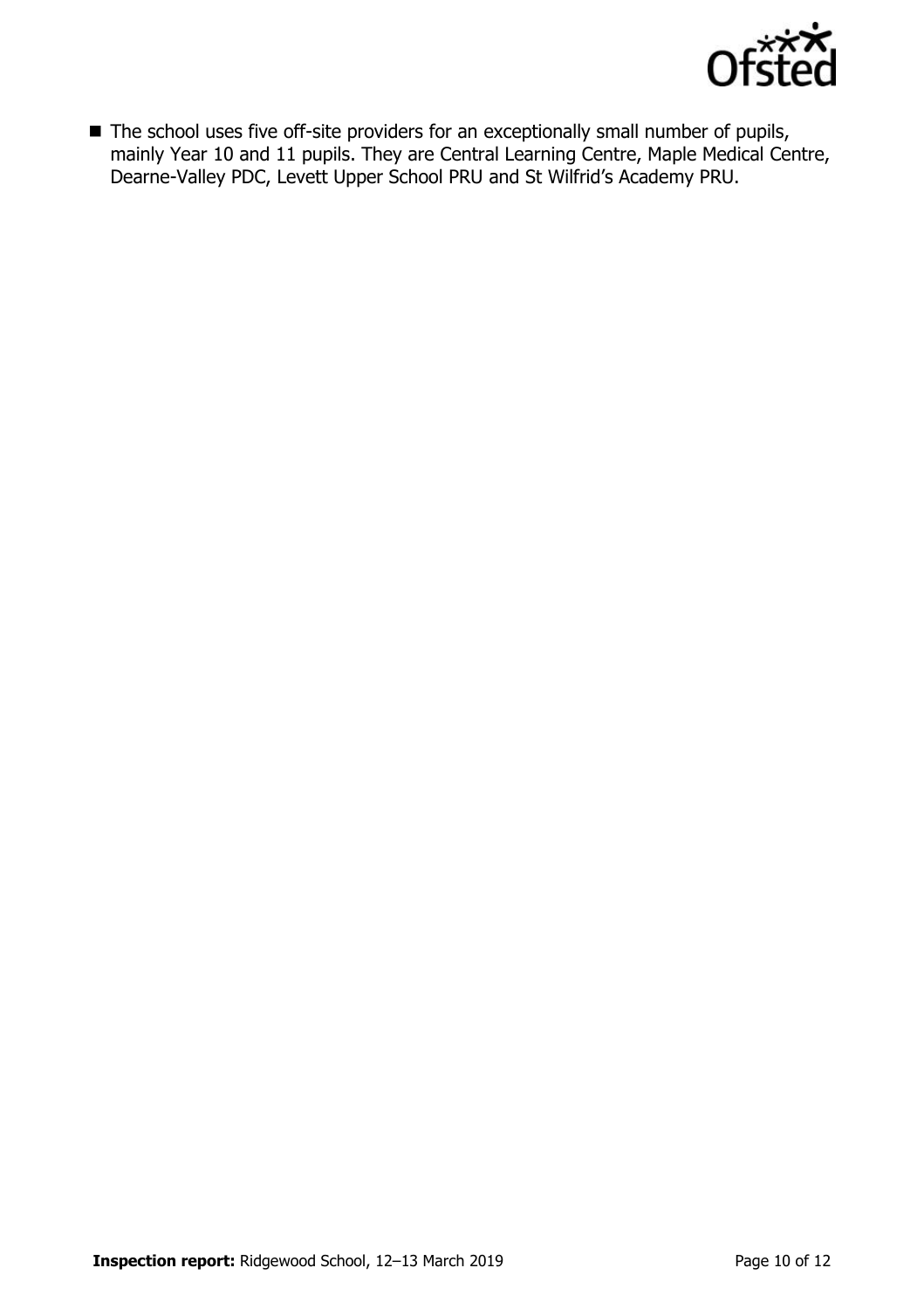

# **Information about this inspection**

- Inspectors observed a range of teaching and learning throughout the school.
- During the two days of the inspection, inspectors spoke with pupils, both individually and in groups, about learning and safety.
- **Inspectors reviewed pupils' work in lessons and analysed samples of work in pupils'** books. They listened to some pupils reading.
- An inspector held a meeting with three members of the governing body, including both co-chairs.
- **Inspectors held meetings with senior leaders and middle leaders. The lead inspector** held a telephone conversation with one of the school's off-site providers.
- **Inspectors looked at the school's review of its own performance, its development and** improvement plan and a number of school policies. They considered a range of documentation in relation to child protection, safeguarding, behaviour and attendance.
- Inspectors analysed the 238 responses to Ofsted's online questionnaire for parents (Parent View) and a range of parent responses to school questionnaires completed at school meetings. They also considered the 198 responses to Ofsted's pupil questionnaire and 111 responses to the Ofsted staff questionnaire.

### **Inspection team**

| Jim McGrath, lead inspector | Ofsted Inspector        |
|-----------------------------|-------------------------|
| <b>Elizabeth Cresswell</b>  | <b>Ofsted Inspector</b> |
| Julian Appleyard            | <b>Ofsted Inspector</b> |
| <b>Lyndsey Brown</b>        | Ofsted Inspector        |
| <b>Graeme Rudland</b>       | <b>Ofsted Inspector</b> |